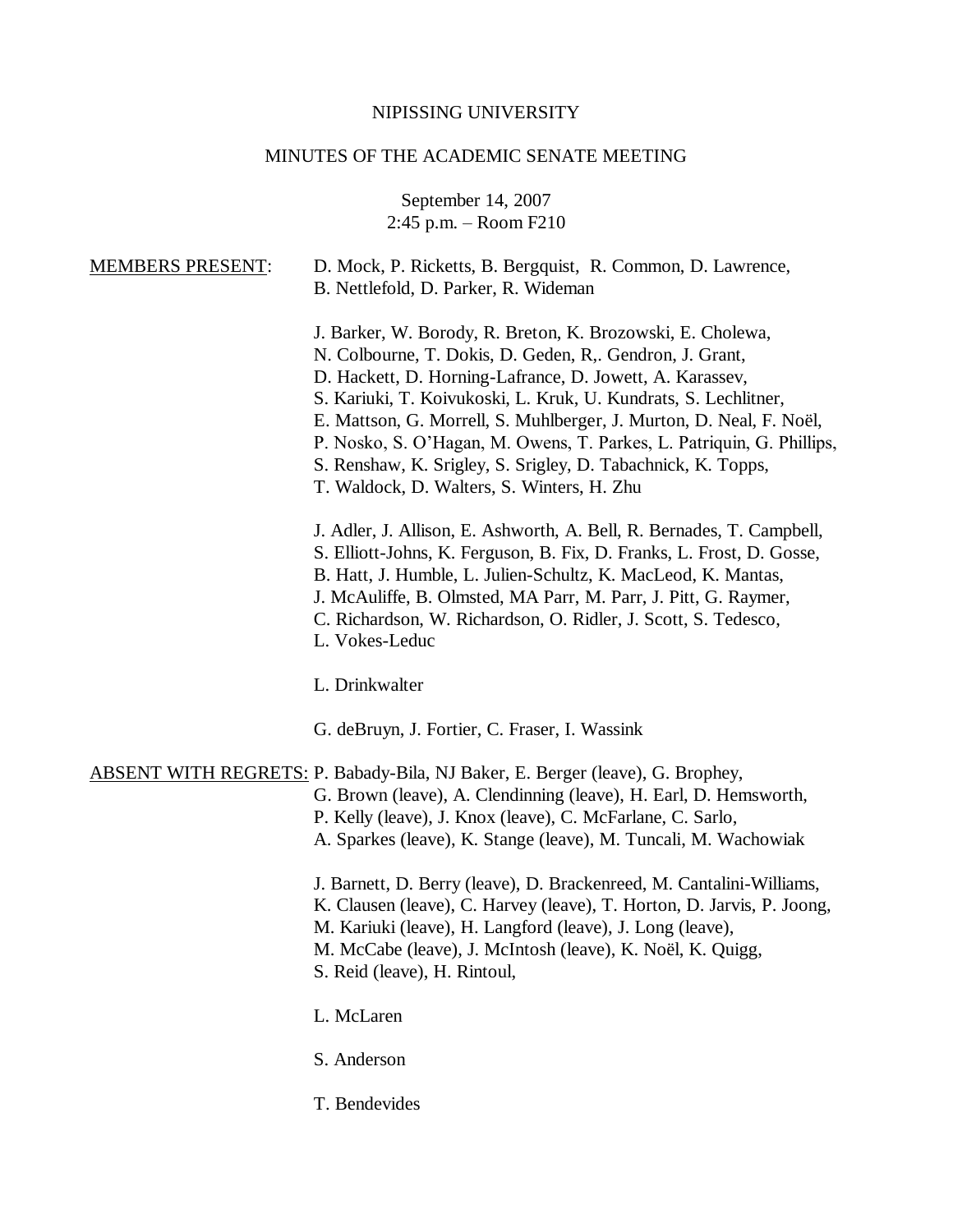| Minutes of the Academic Senate Meeting<br>September 14, 2007<br>Page 2 |                                                                                                                                                                                                                                                                                                                                                                       |
|------------------------------------------------------------------------|-----------------------------------------------------------------------------------------------------------------------------------------------------------------------------------------------------------------------------------------------------------------------------------------------------------------------------------------------------------------------|
| ABSENT:                                                                | N. Brown, R. Brozowski, B. Carpenter, T. Curwen, A. Dean,<br>D. Flynn, AB Graff, D. Hall, N. Kozuskanich, S. Mayhall,<br>$\overline{\phantom{a}}$<br>K. McCullough, I. Mueller, D. Murphy, J. Nadeau, R. Nagy,<br>A. Page, W. Peters, L. Peturson, G. Pyle, D. Rowbotham, M. Saari,<br>B. Schreyer, T. Smith, M. Sroga, V. Valov, R. Vanderlee, A. Weeks,<br>W. Young |
|                                                                        | AM Aquino, J. Bumstead, J. Corkett, R. Graham, A. Grierson,<br>G. Laronde, N. Maynes, B. McMahon, R. Phillips, C. Ricci, T. Ryan,<br>G. Sharpe, C. Shields, K. Waller                                                                                                                                                                                                 |
| <b>MOTION 1:</b>                                                       | Moved by K. Srigley, seconded by D. Geden that the minutes of the meeting of<br>June 6, 2007 be adopted.                                                                                                                                                                                                                                                              |
| <b>MOTION 2:</b>                                                       | Moved by L. Patriquin, seconded by S. Renshaw that the minutes of the special<br>meeting of June 21, 2007 be adopted.<br>CARRIED                                                                                                                                                                                                                                      |

### ANNOUNCEMENTS

The President began his announcements by welcoming returning faculty and extending best wishes to the new faculty. He was pleased to participate in the  $2<sup>nd</sup>$  annual Pow Wow held at the Surtees Gym earlier in the day. It is hoped that the Pow Wow will include more of the Education Centre community in the future.

The President noted that start up for September has gone very well. First year numbers are positive and Senator Lawrence would be providing further information at the end of the President's announcements.

The new President of the Council of Ontario Universities (COU), Dr. Paul Genest, visited the campus in mid-August and met with a number of individuals. This was an opportunity to ensure that Nipissing's agenda stays on COU's agenda. With the upcoming provincial election next month, business with the Ministry of Training, Colleges and Universities has been quiet. This election is important for postsecondary education because of capital dollars and funding concerns.

The President also reported on a paper co-authored by two Academic Colleagues from COU regarding policies and procedures on academic dishonesty at Ontario universities. This paper will be reviewed by the Ontario Council of Academic Vice-Presidents (OCAV) and brought to Senate in the Fall for discussion.

Numerous capital projects are underway. FAVA has moved to the Monastery and the remaining two floors should be available by Thanksgiving. The Library Learning Centre campaign is moving forward in its quiet phase. The President expressed his hope that the provincial government will be forthcoming with funding to assist with this venture.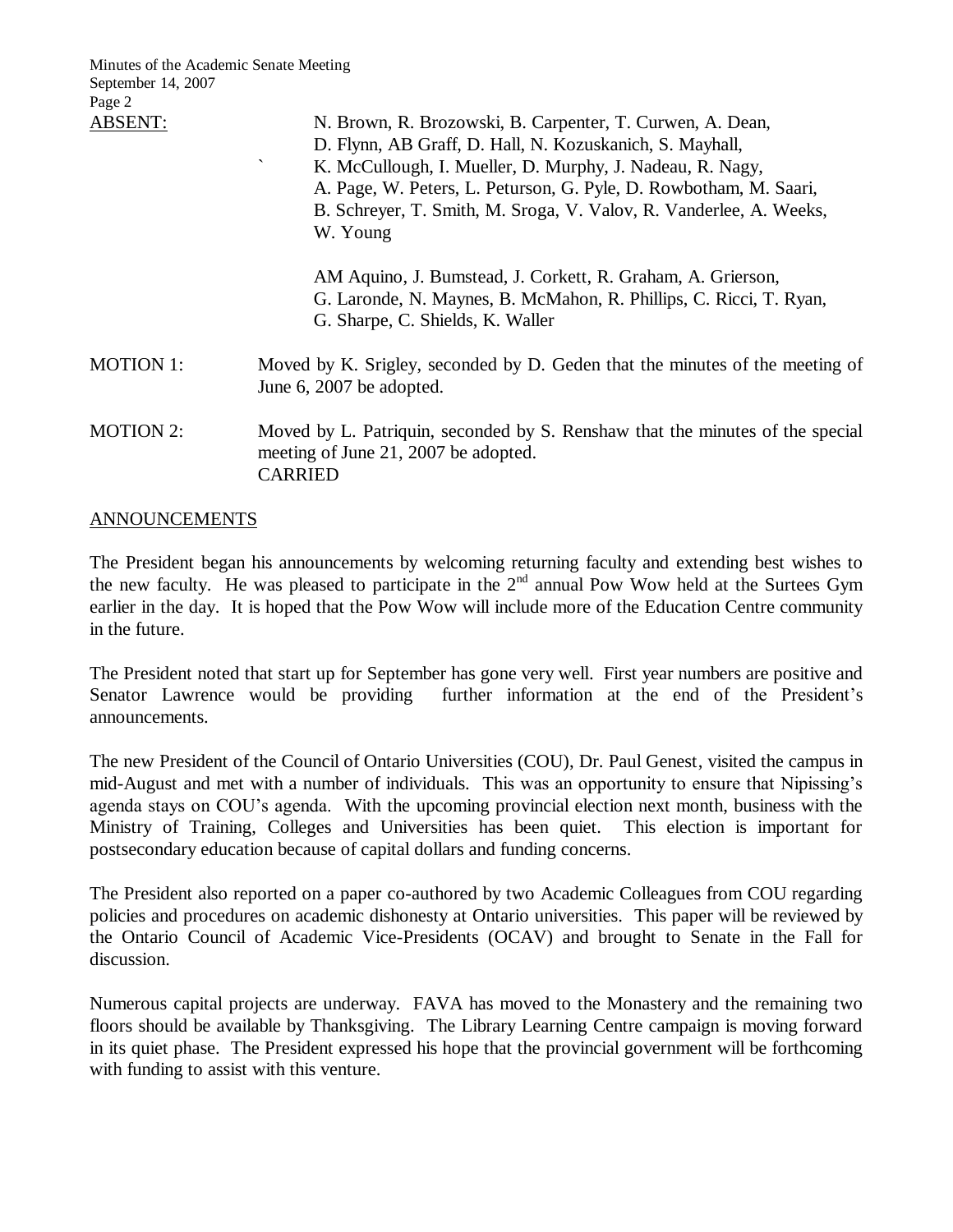Senator Lawrence, Registrar, provided a brief synopsis of enrollment. He noted that there are 985 students registered in first year. Nipissing University has the highest take-up rate in the province. However, total enrollment is 2943, down 3% from last year. The inaugural intake of 25 full-time Masters of Education students was achieved. Detailed information on enrollment may be viewed [http://intranet.nipissingu.ca](http://intranet.nipissingu.ca/)

The Vice-President Academic and Research welcomed new faculty to Senate. He was pleased to report that the New Faculty Orientation was a success. With the news that Senator Common has accepted the position as President of Sault College effective November 1, 2007, the VP Academic announced that there will now be an additional Decanal search. Congratulations were extended to Senator Common on his new appointment and a sincere thanks to Senator Wideman for stepping in as interim Dean. The Search for a new Dean of Education will begin in January 2008. This fall, the VP Academic and Research noted the there will be search committees struck for a Dean of Arts and Science and a Dean of Applied and Professional Schools.

The Dean of Arts and Science was pleased to read out the names of the new members of the Faculty of Arts and Science. He was also delighted to make two announcements. Senator Brophey has successfully defended his PhD at the University of Exeter and Senator Murton's book, *Creating a Modern Countryside: Liberalism and Land Resettlement in British Columbia,* has been published.The Dean also reported the good work done by the Arts and Science Executive and the continued work on restructuring details and new workload plans. He was pleased to report he has received all plans.

The Dean of Education also introduced the new faculty in his area and was pleased to announce that Senator Scott had successfully defended his dissertation at OISE. The new Bachelor of Physical and Health Education program is in full swing and the Dean was pleased to note this is a significant accomplishment considering that there had been little opportunity to advertise it.

Senator deBruyn, NUSU President, reported on a successful FROSH week highlighted by Shinerama which was able to raise almost \$14K for Cystic Fibrosis. Next week will be a busy week for students. Senator deBruyn noted that nominations will open for seven representatives on NUSU and forms could be picked up at the NUSU office. As in the past, Club Days is happening next week. This is an opportunity for students to check out the various clubs on campus. Displays will be throughout the main halls.

## REPORTS OF STANDING COMMITTEES

Senate Executive Committee

MOTION 3: Moved by D. Mock, seconded by S. Muhlberger that the Report of the Senate Executive Committee dated September 6, 2007 be received. CARRIED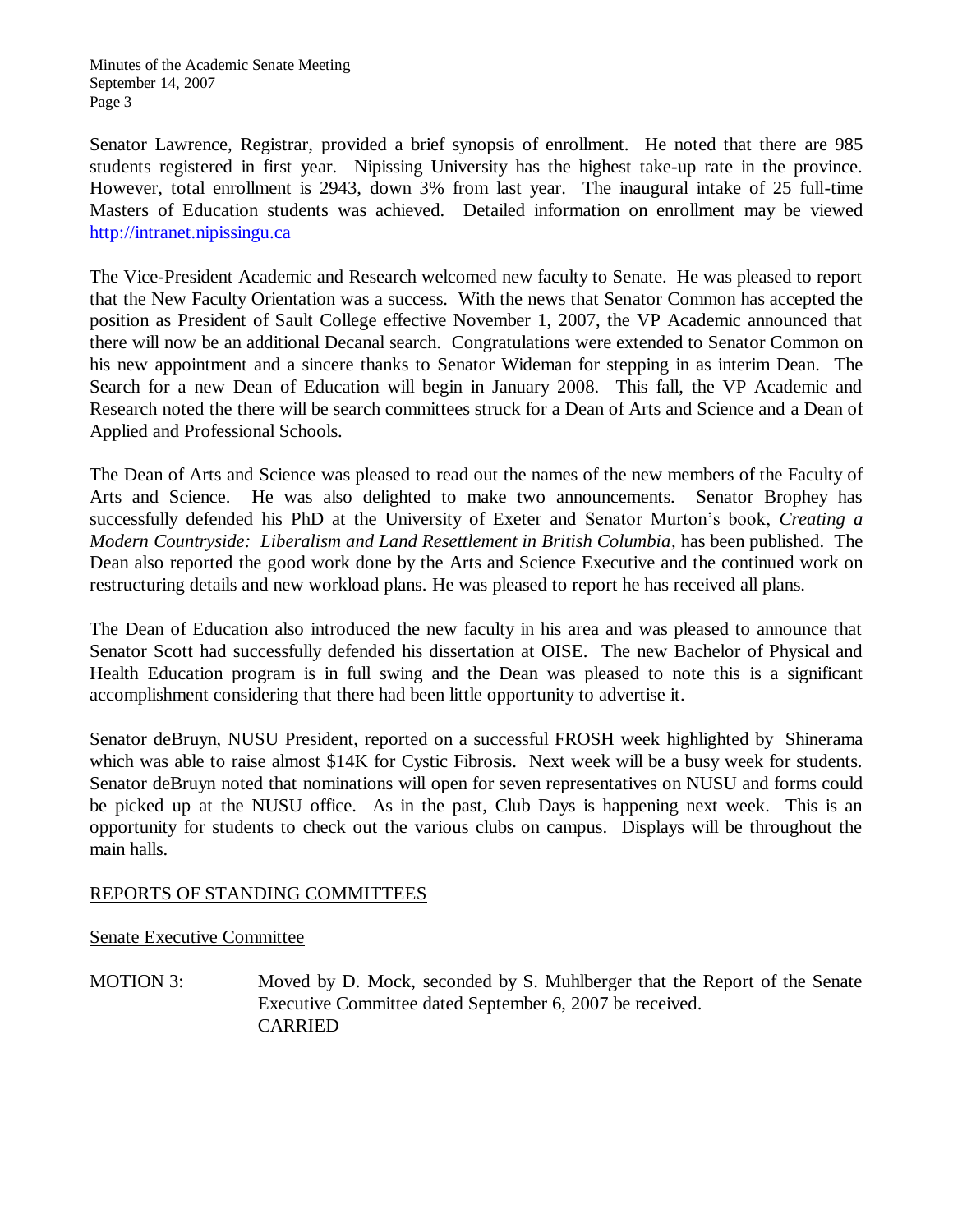MOTION 4: Moved by D. Mock, seconded by P. Ricketts that Senate adopt the Nipissing University Academic Policies and Regulations outlined in the document entitles "Senate Academic Regulations and Policies, 2007." CARRIED

Academic Standing Appeals and Petitions Committee

MOTION 5: Moved by D. Lawrence, seconded by B. Fix that the Report of the Student Academic Standing Appeals and Petitions Committee dated July 26, 2007 be received. CARRIED

Admissions, Promotions and Petitions Committee

#### August 29, 2007 Report

- MOTION 6: Moved by B. Bergquist, seconded by D. Gosse that the Report of the Admissions, Promotions and Petitions Committee dated August 29, 2007 be received. CARRIED
- MOTION 7: Moved by B. Bergquist, seconded by I. Wassink that the students listed in Appendix A, who have completed all requirements of their respective degrees, be admitted to their degrees in-course and that diplomas for the degrees be awarded. CARRIED

September 12, 2007 Report

- MOTION 8: Moved by B. Bergquist, seconded by S. Muhlberger that Senate considers receipt of the Report of the Admissions, Promotions and Petitions Committee dated September 12, 2007. CARRIED
- MOTION 9: Moved by B. Bergquist, seconded by I. Wassink, that the Report of the Admissions, Promotions, and Petitions Committee dated September 12, 2007 be received. CARRIED
- MOTION 10: Moved by B. Bergquist, seconded by I. Wassink that the students listed on Appendix A, who have completed all requirements of their respective degrees, be admitted to their degrees in-course and that diplomas for the degrees be awarded. CARRIED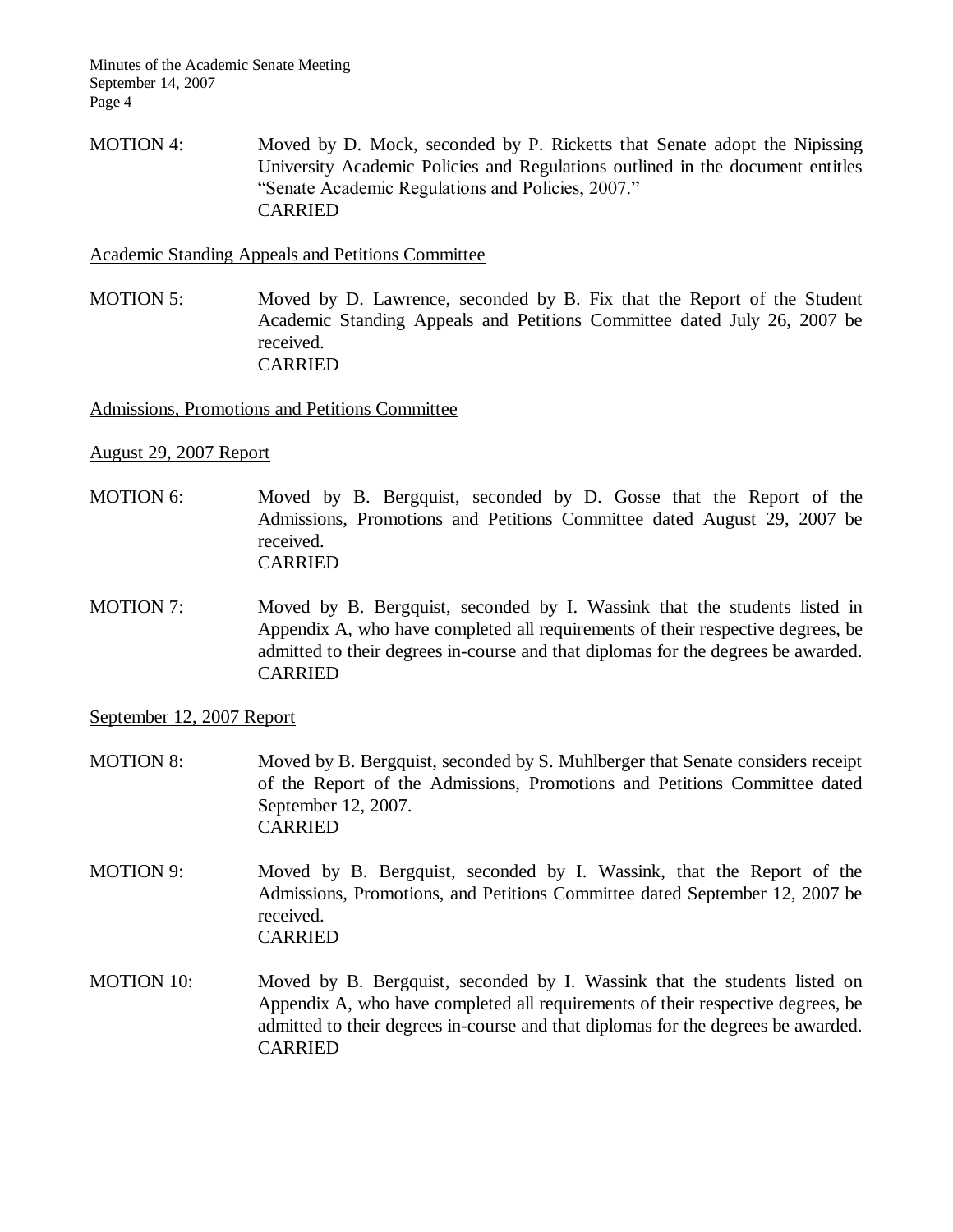Minutes of the Academic Senate Meeting September 14, 2007 Page 5

### ELECTIONS

• One Senator to serve as Alternate Speaker

K. Ferguson nominated L. Frost

MOTION 11: Moved by K. Srigley, seconded by D. Gosse that nominations cease.

**Acclaimed: L. Frost**

 One Senator to serve as Chair of the Assessment Sub-Committee for Education in the circumstance that Senator Common acts as designate for an application for promotion

R. Common nominated D. Parker

MOTION 12: Moved by B. Hatt, seconded by O. Ridler that nominations cease.

### **Acclaimed: D. Parker**

One Arts and Science Senator to serve on the APT Assessment Subcommittee for Education

L. Frost nominated D. Flynn

MOTION 13: Moved by O. Ridler, seconded by B. Hatt that nominations cease.

### **Acclaimed: D. Flynn**

- Two Education Senators to serve on the Teacher Education Advisory Committee for a two-year term
- L. Frost nominated B. Olmsted D. Gosse nominated K. Mantas

MOTION 14: Moved by O. Ridler, seconded by O. Ridler that nominations cease.

#### **Acclaimed: B. Olmsted and K. Mantas**